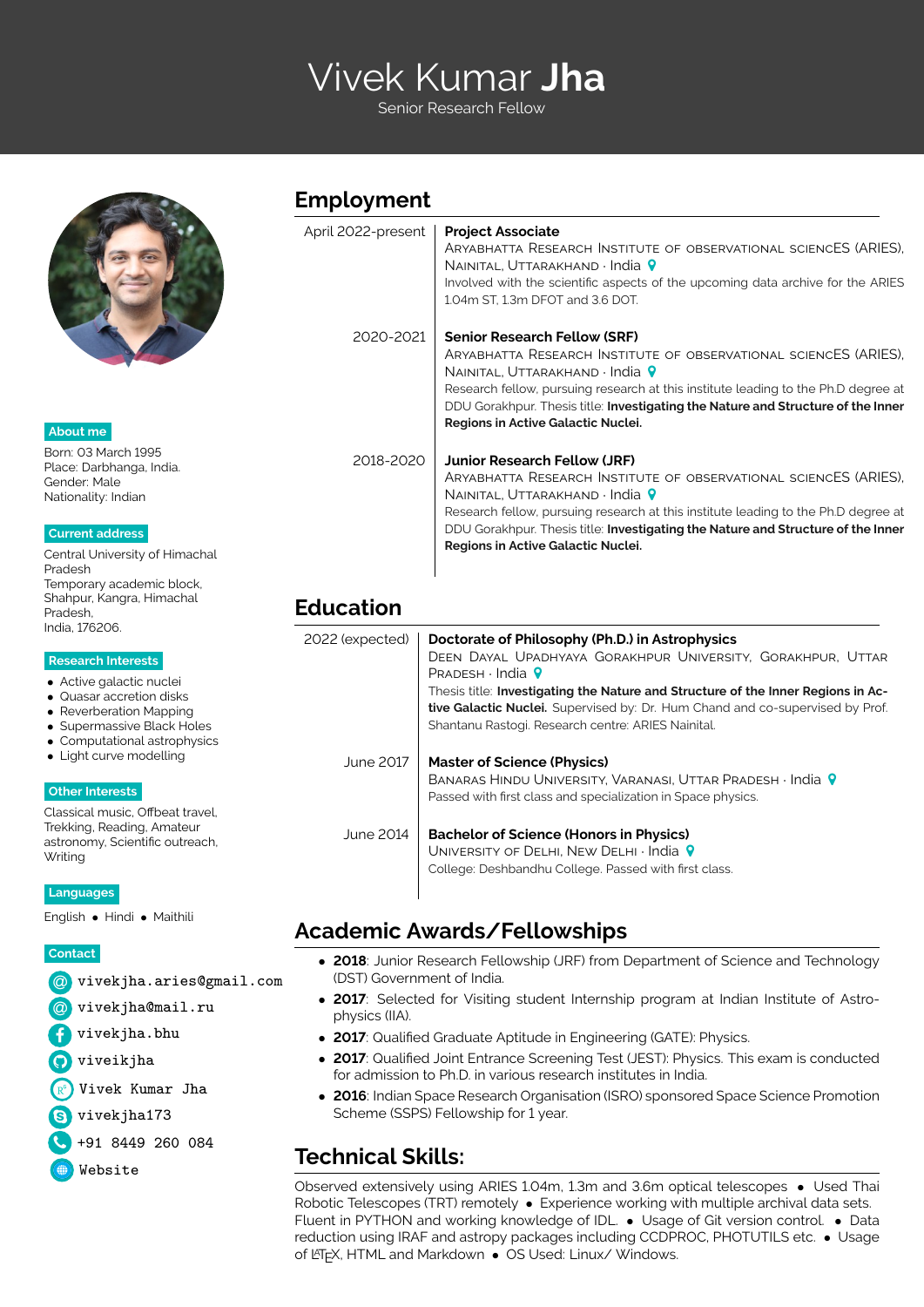## **Accepted telescope proposals:**

- GROWTH India Telescpe (GIT) **Accretion disk reverberation mapping of AGN using the GROWTH telescope GROWTH-ADRM**, cycle 2022-C1 as Co-I
- 1.3m J C Bose Telescope (JCBT). **Photometric Reverberation Mapping of the low luminosity AGNs** , cycle 2022- C1 as Co-I
- 3.6m Devasthal Optical Telescope (DOT). **In search of luminous Quasars at the cosmic dawn**, cycle: 2020-C2, as PI.
- 3.6m Devasthal Optical Telescope (DOT). **Host galaxy imaging of** γ **ray detected Narrow-line Seyfert 1 (**γ **NlSy1) galaxies.** cycle 2020-C2, 2021-C1, 2021-C2 as Co-I. PI: Vineet Ojha
- VLT-ESO. **Dissecting baryon cycle in overdense environments**, cycle: P106 as Co-I. PI: Ravi Joshi
- 1.04m Sampoornanand telescope (ST). **Intra-night polarization variability of** γ **ray detected narrow-line Seyfert 1 galaxies.** cycle 2020 (B) as PI.
- 1.04m Sampoornanand telescope (ST). **Changing look Active Galaxies: Unraveling the AGN host and the role of environment in triggering AGN activity.**, cycle 2020 (B) as PI.
- Thai Robotic Telescope (TRT). **Photometric reverberation mapping of the accretion disk in AGN**, cycles: 8A, 7D and 7C as PI.
- ASTROSAT. **Accretion disk reverberation mapping of MRK 817 using Astrosat**, cycle: A11 as PI.
- 1.3m Devasthal Fast Optical telescope (DFOT). **Photometric Reverberation Mapping of central region of AGN using H-beta emission line**, cycles: 2019 (A), 2019 (B) and 2020 (A), as PI
- 1.04m Sampoornanand telescope (ST). **Multi-wavelength photometric observations of a few Low Red-Shift Broad Line Seyfert 1 Galaxies**, cycles: 2018 (B), 2019 (A) and 2020 (A), as PI

### **Conferences/meetings/workshops**

- **2022** Presented a *poster* titled: **Accretion disk sizes for Quasars selected from the Zwicky Transient Facility survey** at the 40th meeting of the Astronomical Society of India (ASI) held in Roorkee, India (24-29 March 2022)[.\[link\]](https://astron-soc.in/asi2022/abstract_details/ASI2022_88)
- **2022** Presented a *talk* titled: **A look into the heart of Quasars: using light echos as a tool** at Central University of Himachal Pradesh (CUHP), Dharamshala; India on 3rd February. [\[link\]](https://www.youtube.com/channel/UC8c4ytS_7PiUd8mCi_zg8jg/)
- **2021** Attended International Summer School on: **The Interstellar Medium of Galaxies, from the Epoch of Reionization to the Milky Way**, held online from July 12-23, 2021. [\[link\]](https://ismgalaxies2021.sciencesconf.org/)
- **2021** Presented a *poster* titled: **Correlation analysis on a homogeneous sample of NlSy1 and BlSy1 galaxies** at the workshop titled "Multi-object Spectroscopy for Statistical Measures of Galaxy Evolution" held online by Space Telescope Science Institute (STScI), Baltimore; USA (17-20 May, 2021). [\[link\]](https://www.stsci.edu/contents/events/stsci/2021/may/multi-object-spectroscopy-for-statistical-measures-of-galaxy-evolution)
- **2020** Attended workshop titled: **Less travelled path of dark matter: Axions and primordial black holes** , held online by ICTS-TIFR; India between November 9-13, 2020. [\[link\]](https://www.icts.res.in/program/ltpdm2020)
- **2020** Presented a *talk* titled: **A comparative study of Narrow and Broad line Seyfert galaxies using SDSS** at an international symposium titled "Astronomical Surveys and Big Data 2 (ASBD-2)" held online by the Byurakan Astrophysical Observatory (BAO); Armenia (14-18 September, 2020) [\[link\]](https://www.bao.am/meetings/meetings/ASBD2/)
- **2020** Attended **ILMT: International Liquid Mirror Telescope workshop** held online by ARIES, Nainital; India (29 June - 01 July, 2020). [\[link\]](https://old.aries.res.in/~ilmt/)
- **2020** Attended one day Indo Thai Workshop titled **Investigating the Stellar Variability and Star Formation** held in ARIES, Nainital; India (02 March 2020). [\[link\]](https://old.aries.res.in/indo-thai/)
- **2019** Attended **I-TMT (India- TMT) Science and Instruments Workshop** held in ARIES, Nainital; India (17 19 October, 2019). [\[link\]](https://old.aries.res.in/~tmt/)
- **2019** Presented a *poster* titled: **Devasthal Optical Telescope-AGN Reverberation Monitoring(DOT-ARM): Project strategy and initial results** at the international conference titled "Mapping Central Regions of Active Galactic Nuclei" held in in Guilin, Guanxi Province; China (19-24 September, 2019). [\[link\]](http://dx.doi.org/10.13140/RG.2.2.17356.97927)

### **Mentoring experience**

- **2021:** Guided M Sc. dissertation of Mr. Dharmendra at CUHP, Dharamshala
- **2019:** Mentored a group of 7 students selected from various universities during ARIES Training School on Observational Astronomy (ATSOA) in March 2019.